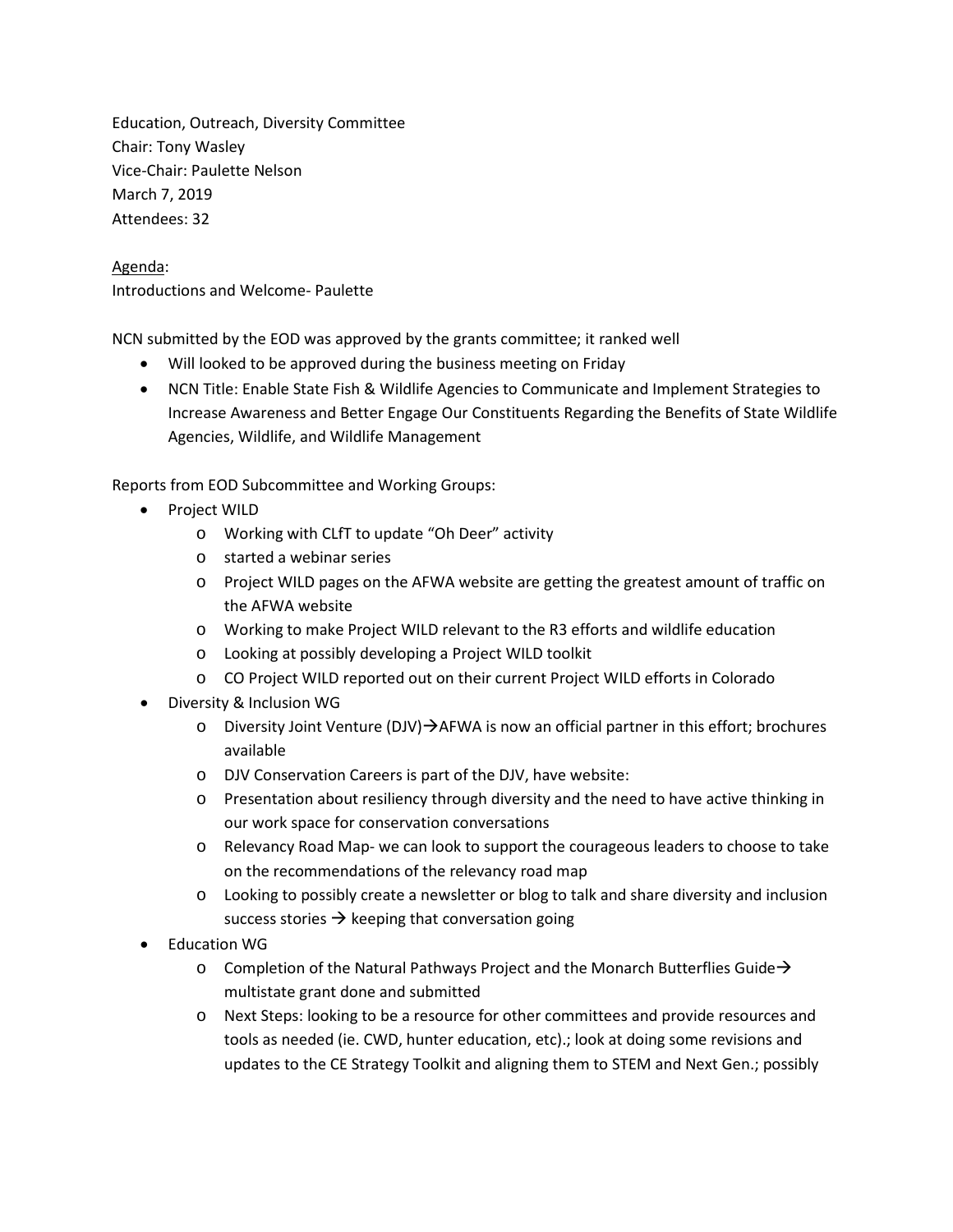create best practices when gathering data and what to do with it to better engage with our customer

- Outreach WG
	- o Review and update on national R3 efforts from the Council and DJCase
	- o Looking at some pro-active communication to advance RAWA
	- o Responsive Management presented on the importance of marketing/communication and showed data of how even a little moves the needle
	- o Making It Last toolkit was rolled out
		- We tested the messaging through focus groups and online surveys
		- **Testing showed we needed to explain what "It" is**
		- Tweaked the toolkit to include additional information from the survey
		- Updating some imagery in the toolkit and should be available on the AFWA website for use next week.
	- o ACI Conference coming up this summer
- WVNT WG
	- o Third WVNT Academy coming up in Feb 2020
		- Call for proposals have just gone out
		- Beyond state agency folks are targeting for inclusion in this academy
	- o WVNT WG and WDCF Committee worked together last year to have a workshop highlighting and connecting wildlife diversity and wildlife viewing
	- $\circ$  Looking to connect WVNT with Project WILD  $\rightarrow$  upcoming webinar TBD
	- o Overview of the use of e-bird and e-bird data and how you can use it for your state
		- **Free data, just need to know how to use it**
	- o Natureoramericans.org website is a great resource for use by state agencies
- Joint WG EOD + WDCF
	- o Was originally formed to facilitate communication and shared work between the two committees; centering around RAWA
	- o Questioned if we want to keep this joint WG or just dissolve
		- Decided to keep Joint WG
		- **P** Drafted a new charge: develop outreach tools, communication, and action that will facilitate state agencies and our partners in supporting Recovering America's Wildlife Act
		- To be an active group (actionable items) and not passive (just reporting out of items)
		- **EXTE:** Looking at making national actions into state actions to move the needle with RAWA; will look to have monthly calls and actively nominate a chair and vicechair (formal process)

Alliance for America's Wildlife Act Updates

- What you can do??
	- o Tee up Letters of Support and press releases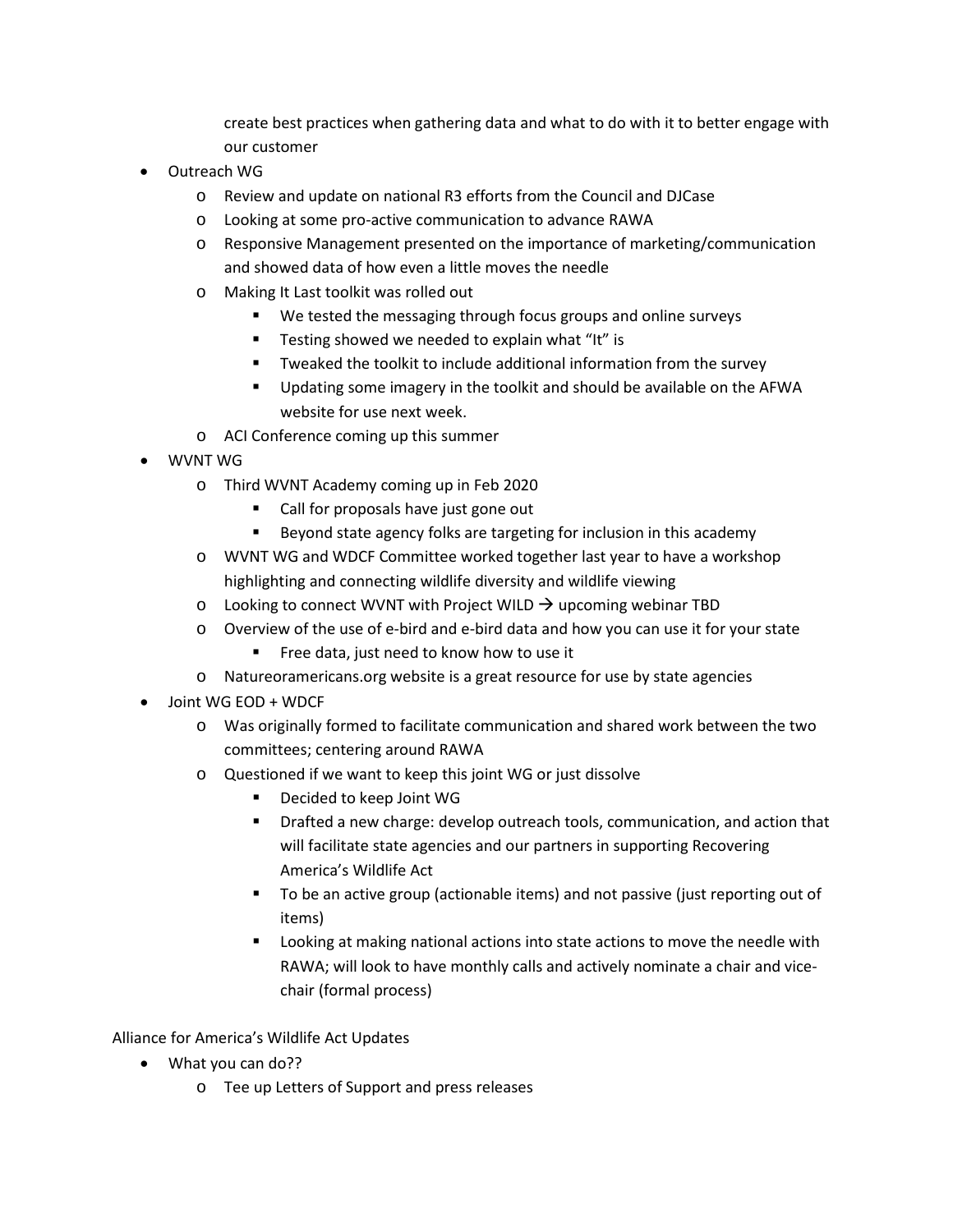- o Education your Member of Congress
- o Onboard previous cosponsors
- o Develop coalition partners
- o Help set up field tours
- o SWAP summaries, anecdotes
- o Develop digital content (AFWA can be a repository for digital content)
- Discussion:
	- o Start with some public education/grassroots to get them on board quickly once RAWA passes
	- o Will be doing grassroots and grasstops advocacy (parallel strategies) for RAWA; slightly different campaign this year
	- o Have the states develop 1-2 anecdote and success story examples they can use on the Hill when doing outreach to Members of Congress
	- o Will work with wildlife diversity folks and connect them with comms folks with 1-2 success stories and 1-2 challenges  $\rightarrow$  turn it into outreach material that can be used on the Hill with Members of Congress [Joint WG may have this be one of their first tasks]
	- o Template content is available through the Alliance website, feel free to use
	- o Short videos showing innovative partnership and the need for RAWA would be very helpful

Update from the Sustainable Use of Wildlife Committee- Tom Decker

- Trapping Matters Professional Development Workshops
	- o This was a joint effort between the EOD and Sustainable Use of Wildlife Committee in 2001-2002 (MSCG product)
	- o Less than 1% of US public trap, but is still very important
	- o Not a trapper education workshop; designed to teach state agency staff in the type of trapping devices and best management practices
		- **Currently have 22 BMPs**  $\rightarrow$  **can find them on the AFWA website**
	- o Effective Communication is very important with trapping matters to deal with public misperception
	- $\circ$  #1 misperception = that the activity endangers wildlife (wildlife become RTE due to trapping)
	- $\circ$  #2 misperception = trapping is not regulated
	- o Currently maintaining the same level of support that was there 15 years ago; not declining but not growing in support
	- o The Trapping Matters Workshops surveys have shown a great deal of understanding once participants go through the workshop
	- o Workshops scheduled throughout the year; posted on the AFWA website on the Furbearer Management page
- Currently working under a communication strategy that was developed in partnership with the EOD